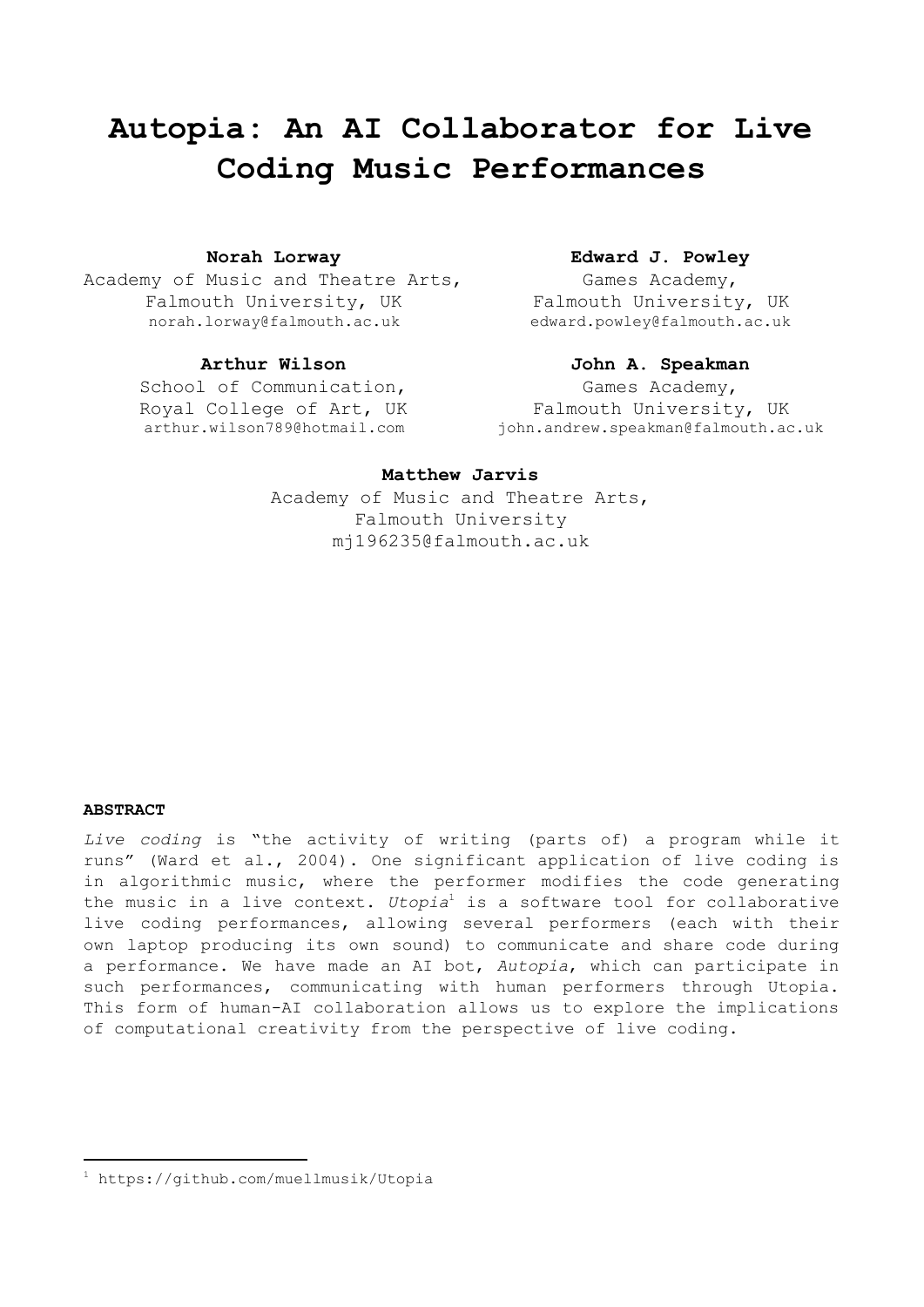#### **BACKGROUND**

#### **LIVE CODING**

Live coding is the activity of manipulating, interacting and writing parts of a program whilst it runs (Ward et al., 2004). Whilst live coding can be used in a variety of contexts, it is most commonly used to create improvised computer music and visual art.

The diversity of musical and artistic output achievable with live coding techniques has seen practitioners perform in many different settings, including jazz bars, festivals and algoraves --- an event in which performers use algorithms to create both music and visuals that can be performed in the context of a rave. What began as a niche practice has evolved into an international community of artists, programmers, and researchers. With a rising interest in "creative coding", live coding is well positioned to find more mainstream appeal.

At algoraves, the screen of each performer is publicly projected to create transparency between the performer and the audience. The Temporary Organisation for the Permanence of Live Algorithm Programming (TOPLAP) make it clear how important the publicity of the live coder's screen is in their manifesto draft: "Obscurantism is dangerous. Show us your screens" (TOPLAP, 2010).

A central concern when performing live electronic music is how to present "liveness" to the audience. The public screening of the performer's code at an algorave is often discussed in regards to this dynamic between the performer and audience, where the level of risk involved in the performance is made explicit. However, in the context of the system described in this paper, we are more concerned with the effect that this has on the performer themselves. Any performer at an algorave must be prepared to share their code publicly, which inherently encourages a mindset of collaboration and communal learning with live coders. Additionally, the system we describe here puts the audience in the loop: allowing for a type of real-time audience feedback mediated by technology.

#### **COLLABORATIVE LIVE CODING**

Collaborative live coding takes its roots from laptop orchestra/ensemble such as the Princeton Laptop Orchestra (PLOrk), an ensemble of computer based instruments formed at Princeton University (Trueman, 2007). The orchestra is a part of the music research community at the University and is concerned with investigating ways in which the computer can be integrated into conventional music making. PLOrk attempts to radically transform those ideals (Trueman, 2007). Each PLOrk meta instrument consists of a laptop, multi-channel hemispherical speaker and a variety of control devices such as game controllers, sensors amongst others (Trueman, 2007). The orchestra consists of 12-15 students and staff ranging from musicians, computer scientists, engineers and others and uses a combination of wireless networking and video in order to augment the role of the conductor (Trueman, 2007).

UK based live coding ensembles such as the Birmingham Ensemble for Electroacoustic Research (BEER) based at the University of Birmingham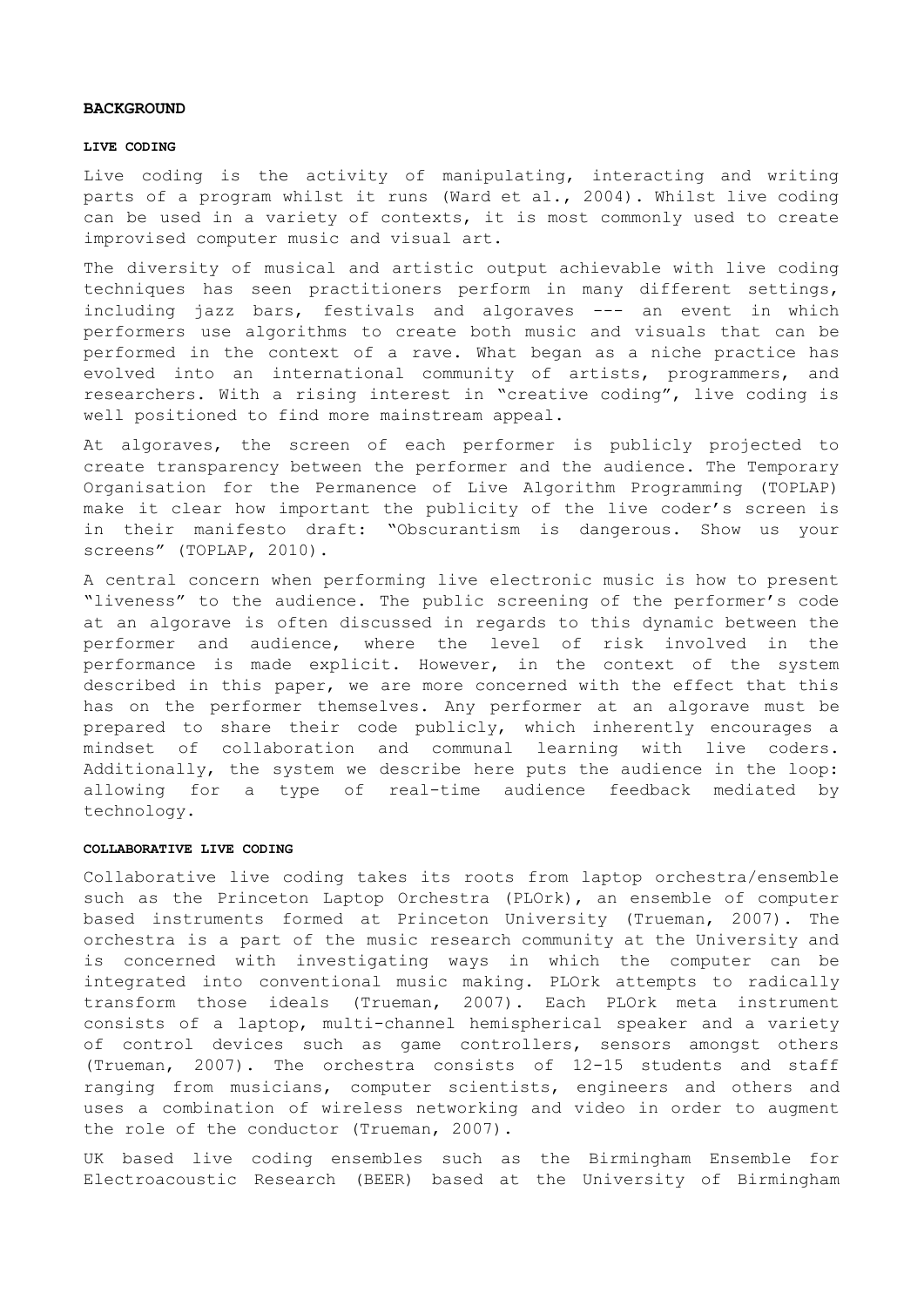have taken influence from ensembles such as PLOrk, but differ in terms of the way they integrate communication and collaboration within the ensemble. The ensemble was formed in 2011 by Scott Wilson and Norah Lorway (Wilson et al., 2014) and began as an "exploration of the potential of networked music system" for structured improvisation (Wilson et al., 2014). The ensemble works primarily in the SuperCollider (SC) language<sup>2</sup> and the JITLib (Just in Time Library)<sup>3</sup> classes in SC for basic live coding functionality (Wilson et al., 2014). In terms of ensemble communication and coordination, BEER uses Utopia (Wilson et al 2013), a SuperCollider library for the creation of networked music application which builds on the Republic quark $^4$  and other such networked performance systems in SuperCollider. Networked collaboration in live coding was present from the inception of live coding where multiple machines are clock-synchronized exchanging TCP/IP network messages (Collins et al., 2003). Utopia aims to provide a more modular approach to networked collaboration, featuring enhanced flexibility and security over other existing solutions. It also provides an efficient way to synchronize communication, code and data sharing over a local network. Unlike an ensemble such as PLOrk which uses a human conductor such as in a traditional orchestra, Utopia eliminates the need for this, allowing for a more streamlined shared approach, where performers collectively make musical decisions.

#### **MOTIVATION**

#### **COMPUTATIONAL CREATIVITY**

Using an AI bot within the context of a networked live coding performance, is an idea that builds on a study undertaken by McLean and Wiggins (2010), regarding live coding towards Computational Creativity.

Computational Creativity can be described as the aim of "endowing machines with creative behaviours" (Pasquier et al., 2017), and systems designed to do so can be put to practical uses from simulating and automating existing human processes (creativity as it is), to discovering novel outcomes (creativity as it could be) (Pasquier et al., 2017), which could be valuable to the "scientific study of creativity" (Wiggins and Forth, 2018). In the context of this proposal, we are concerned with the latter.

The McLean and Wiggins (2010) study highlighted a view among live coding practitioners that the code resulting from their practice contains an element of the programmers style, and that "many feel they are not encoding a particular piece, but how to make pieces in their own particular manner" (McLean and Wiggins, 2010). This is a sentiment that is echoed by Wiggins and Forth (2018) in the following statement:

*"In a manner akin to the extended-mind theory of consciousness (Clark and Chalmers, 1998), the live coder becomes attuned to thinking with and through the medium of code and musical abstractions, such that the software can be understood as becoming*

<sup>2</sup> https://github.com/supercollider/supercollider

<sup>3</sup> http://doc.sccode.org/Overviews/JITLib.html

<sup>4</sup> https://github.com/supercollider-quarks/Republic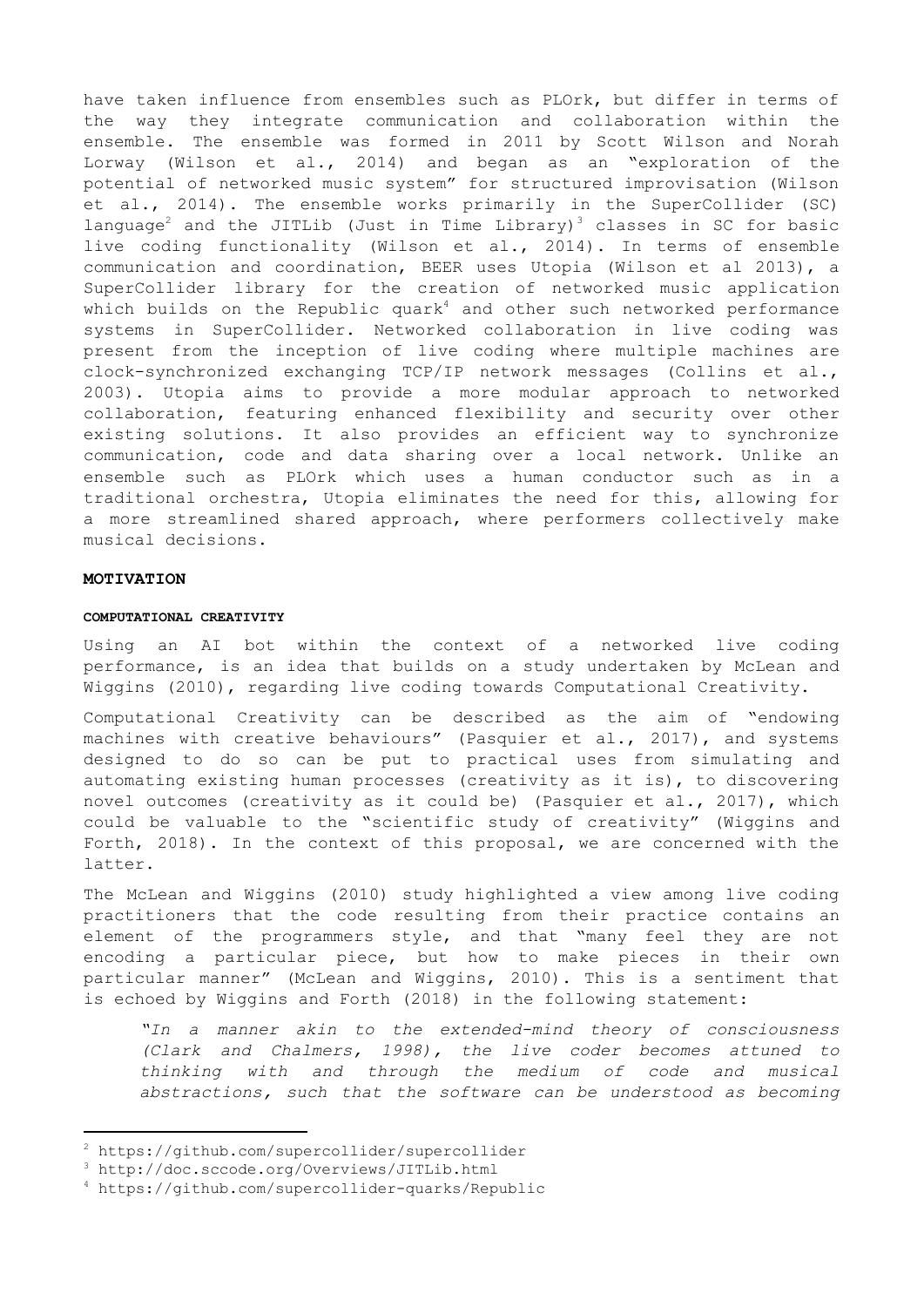*part of the live coder's cognition and creativity"* (Wiggins and Forth, 2018).

Through a process of "reflexive interaction" (Wiggins and Forth, 2018), the human performer(s) and artificial agent each influence the actions of the other. Entering into a "complex feedback loop" (Fiebrink and Caramiaux, 2018), the artificial agent becomes an "imperfect mirror" of the human performer(s) (Wiggins and Forth, 2018). We propose that through the analysis of the artificial agent's behaviours, we can extend our understanding of what constitutes "valuable" musical output, while challenging existing dogmatic approaches to live coding practice, and techniques relating to the chosen programming language (SuperCollider), where the formalisation and subsequent manipulation of syntax trees can provide new insight to the language's potential. Finally, it can provide insight into the nature of creativity in general, by analysing emergent behaviour from the bot.

Ultimately, our motivation can be summarised in the following quote:

*"When the computer becomes a conversation partner, or a boat rocking us in unexpected directions, we may find that the technologies we build become more useful, more musical, more interesting than our original conceptions"* (Fiebrink and Caramiaux, 2018).

#### **GAMIFICATION**

There has been work on the use of gamification to facilitate creativity (Kalinauskas, 2014). This generally draws upon the idea of flow (Csikszentmihalyi, 2009) — the idea being that flow is important to creativity, and that including some game-like elements in a creative software or process can help to put users into this flow state. Taken further, this leads to the idea of casual creators (Compton and Mateas,  $2015$ ) – creative tools whose interface is designed to promote a "playful, powerful, and pleasurable" user experience (unlike more traditional creative software where "powerful" would take precedence over the other two). Aiming for playfulness in this context can also promote curiosity and experimentation (Nelson et al., 2018).

Gamification has also been studied in the context of collective creativity (Skarzauskiene and Kalinauskas, 2014). There are obvious analogies between collaborating on creative tasks and playing a multiplayer game, and the ideas used in the latter to foster collaboration (or, in some cases, competition) may prove useful in the former. For instance, the Female Interface Research Ensemble (FIRE) based at the University of Birmingham, used Utopia and gamified collaborative approaches in their algorave performance during The New Interfaces for Musical Expression conference in 2014 in London, UK (Lorway et al., 2014). As another example, Nilson (2007) proposes a number of game-like exercises, many of them collaborative and/or competitive, to be used by live coders in a practice context.

We propose taking a gamified collaborative creative environment and adding a "bot"  $-$  an AI agent which interacts in the same way as a human would. Bots in multiplayer games are often used as sparring partners for offline practice matches, or to make up the numbers when not enough human players are available for a game, however the fact that the play style of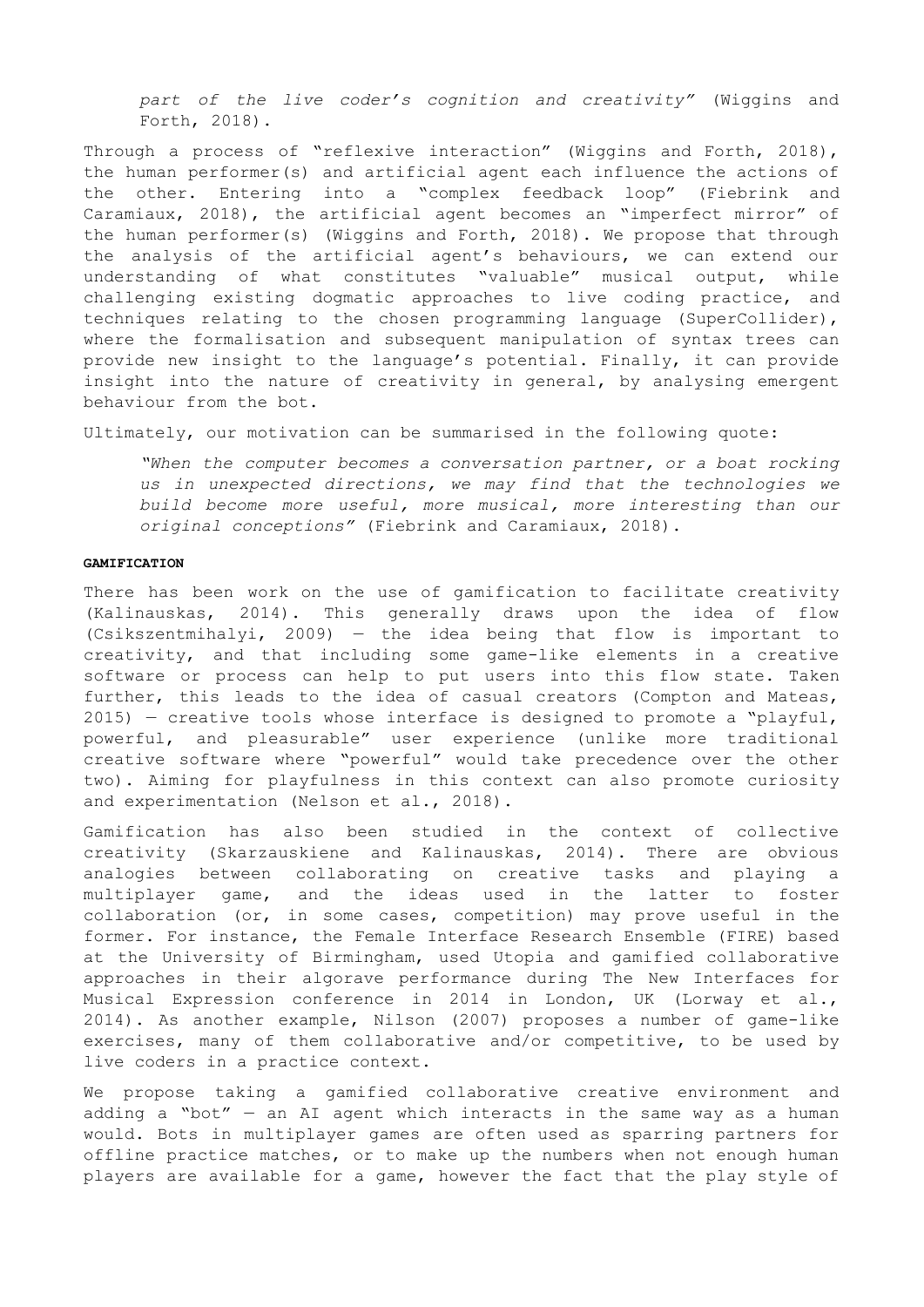bots is different to that of humans tends to change the dynamics of the game. We are interested in studying whether the same is true for a collaborative live coding performance — how does the introduction of one or more bot performers change the dynamics of the performance?

## **THE BOT**

In our previous paper on Autopia (Anonymous, 2019a) we proposed a bot that participated in collaborative live coding performances in the same way as a human performer. Such a system would incorporate two components: a chatbot interface to the Utopia chat, and a genetic programming system to generate SuperCollider code. The first of these remains as future work, however we now have a functioning prototype of the second part.

The bot implements the Template-Based Object-Oriented Genetic-Programming algorithm (Anonymous, 2019b) in C#, set to automatically construct SuperCollider code from a series of pre-defined templates. These templates are built using a genetic sequence, which is used to select the initial template, usually a single line of SuperCollider code which has been broken into its constituent parts, as strings. At present the templates were hand-coded into the system and are fixed at runtime, however future work may allow new templates to be extracted from other performers' code (shared over Utopia) whilst the system runs. The variables used in these templates are filled in as values read directly from the genetic algorithm or as variables created at an earlier point in the automatic construction of the code.

This occurs in 3 phases: an initialization phase, which generates a series of initial sine waves, a modification phase which alters those waves and an execution phase which plays the generated sounds. Each of these phases corresponds to its own library of templates. The generated code is then injected into the SuperCollider IDE by simulating keypresses, mimicking the appearance of a human live coder typing the code in (albeit at super-human speed). A simulated press of Shift+Enter then causes the generated code to be executed and produce sound.

Code can be generated in a batch and bred together, representing a generation. A call can be made which takes two agents (genetic sequences which may be used to generate SuperCollider code) and breed them together using a simple genetic crossover algorithm to produce a new, offspring agent. Using this technique, multiple generations of agents may be generated which can be used, with selection, to breed against a fitness function.

### **AUDIENCE COLLABORATION**

Any evolutionary computing approach requires a fitness evaluation function. In the current version of Autopia, the fitness evaluation comes directly from the audience. We set up a web server along with a wi-fi router to which the audience were invited to connect their smartphones. Upon connecting, the audience member is given a simple slider ranging from 0 to 100 and the instruction "Score what you're hearing" (Figure 1). On each generation of the evolutionary algorithm, each individual in the population is played for approximately 10 seconds. At the end of the 10 seconds, the slider values chosen by the audience are averaged and this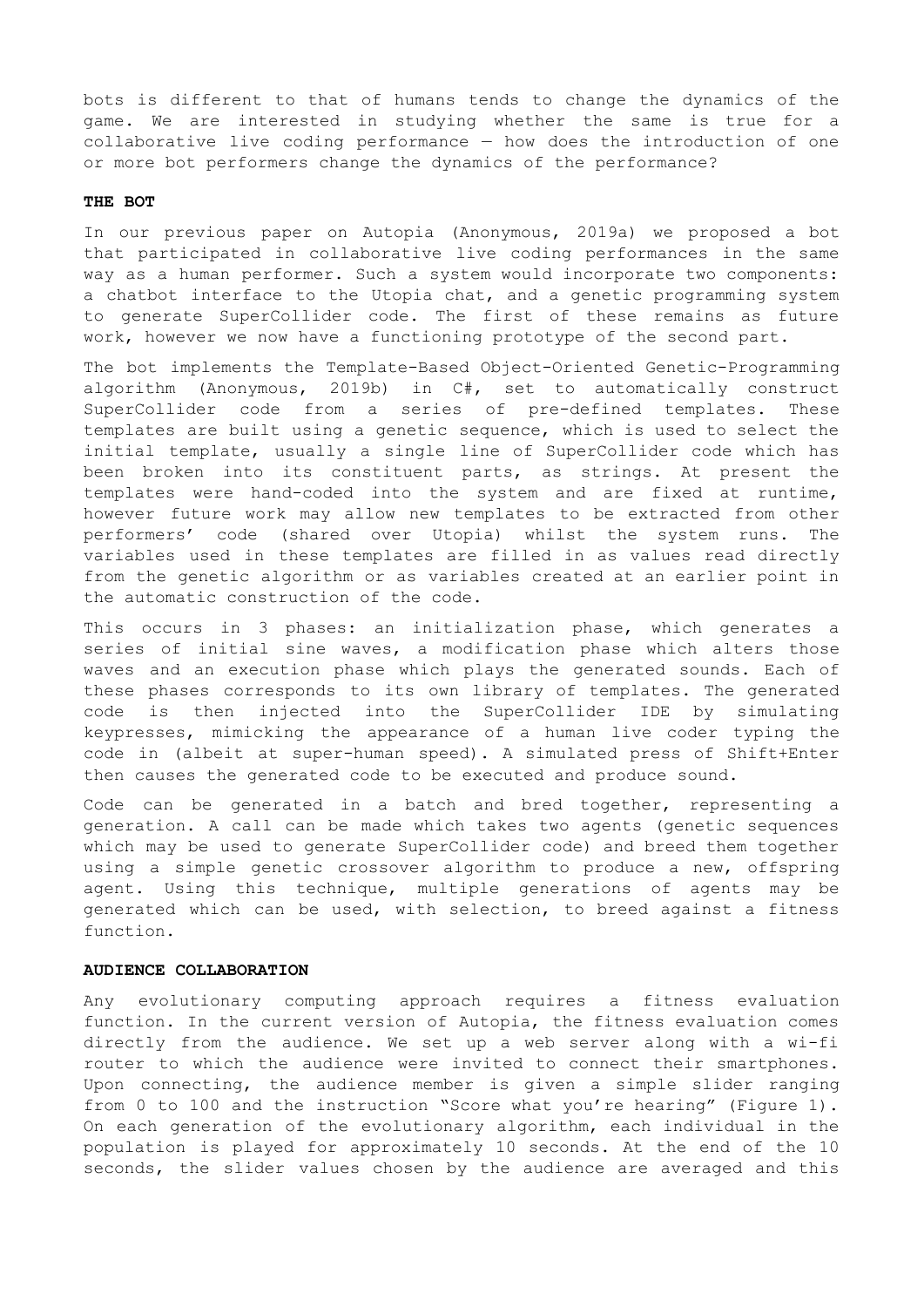value is taken as the fitness of that individual. Individuals ranked highly by the audience are more likely to be selected as parents for the next generation.



Figure 1. The web-based interface for audience participation.

This voting system introduces an aspect of gamification to the system, with the audience participating as "players". A similar voting-based idea, but amongst performers, was previously tested in Republic. This allows participants to vote each other up and down, giving them feedback on their contributions (and for the bot, explicitly shifting the fitness evaluation towards the preferences of the other performers and the audience).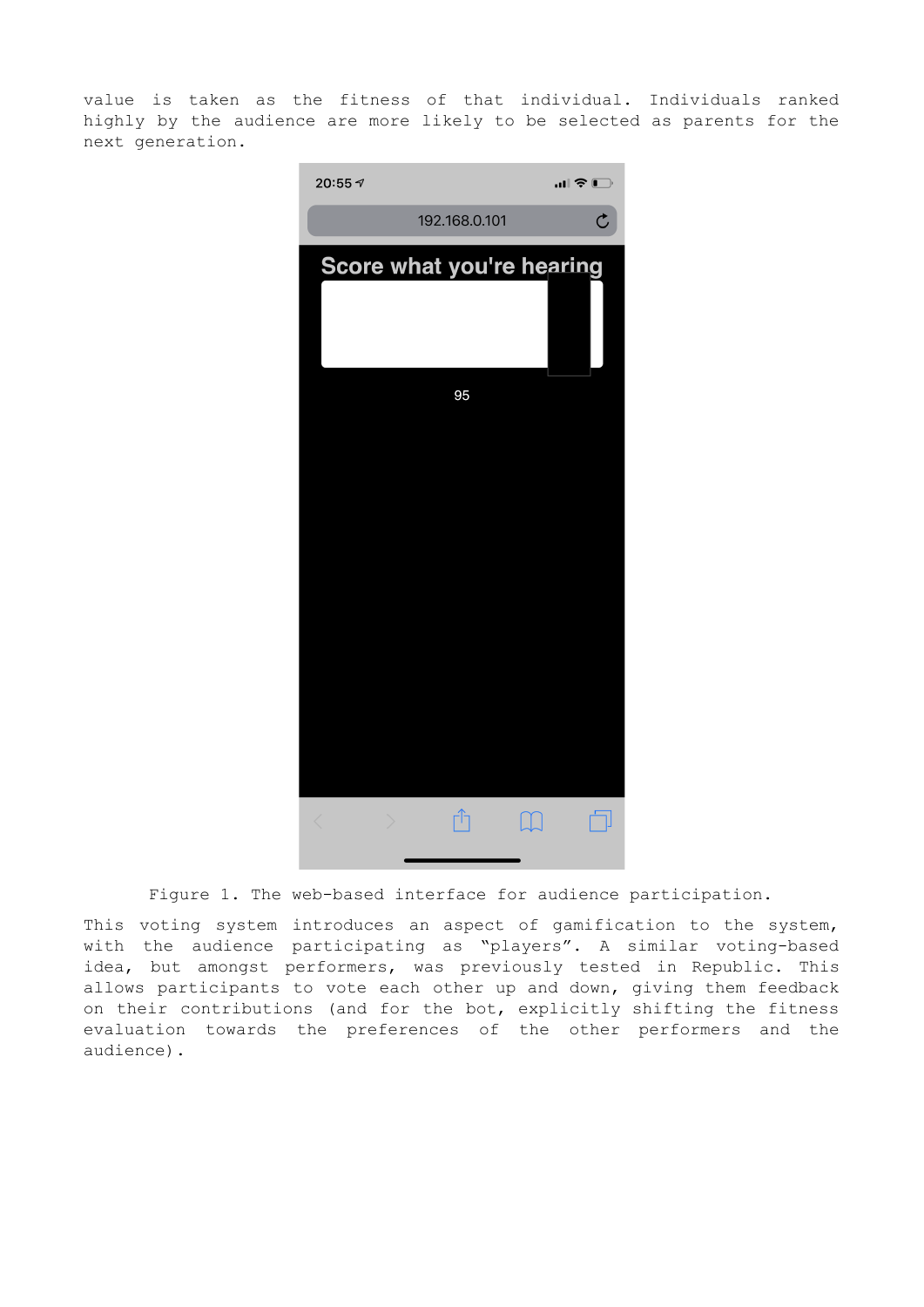

Figure 2. A photograph from the debut performance of Autopia.

In June 2019 we tested Autopia in a performance at the Academy of Music and Theatre Arts, Falmouth University. The performance consisted of Autopia playing alone for around 1 hour with audience participation to shape the evolution of sound, at which point two live coding performers (two of the authors) joined the stage and performed alongside Autopia for around 30 minutes. Throughout the performance the Autopia interface was projected onto a large screen (Figure 2), showing the SuperCollider IDE, an oscilloscope of the output signal, the Utopia interface, and the logging output from the bot's evolutionary algorithm. A video excerpt from the performance is available online. 5

<sup>5</sup> https://vimeo.com/349044280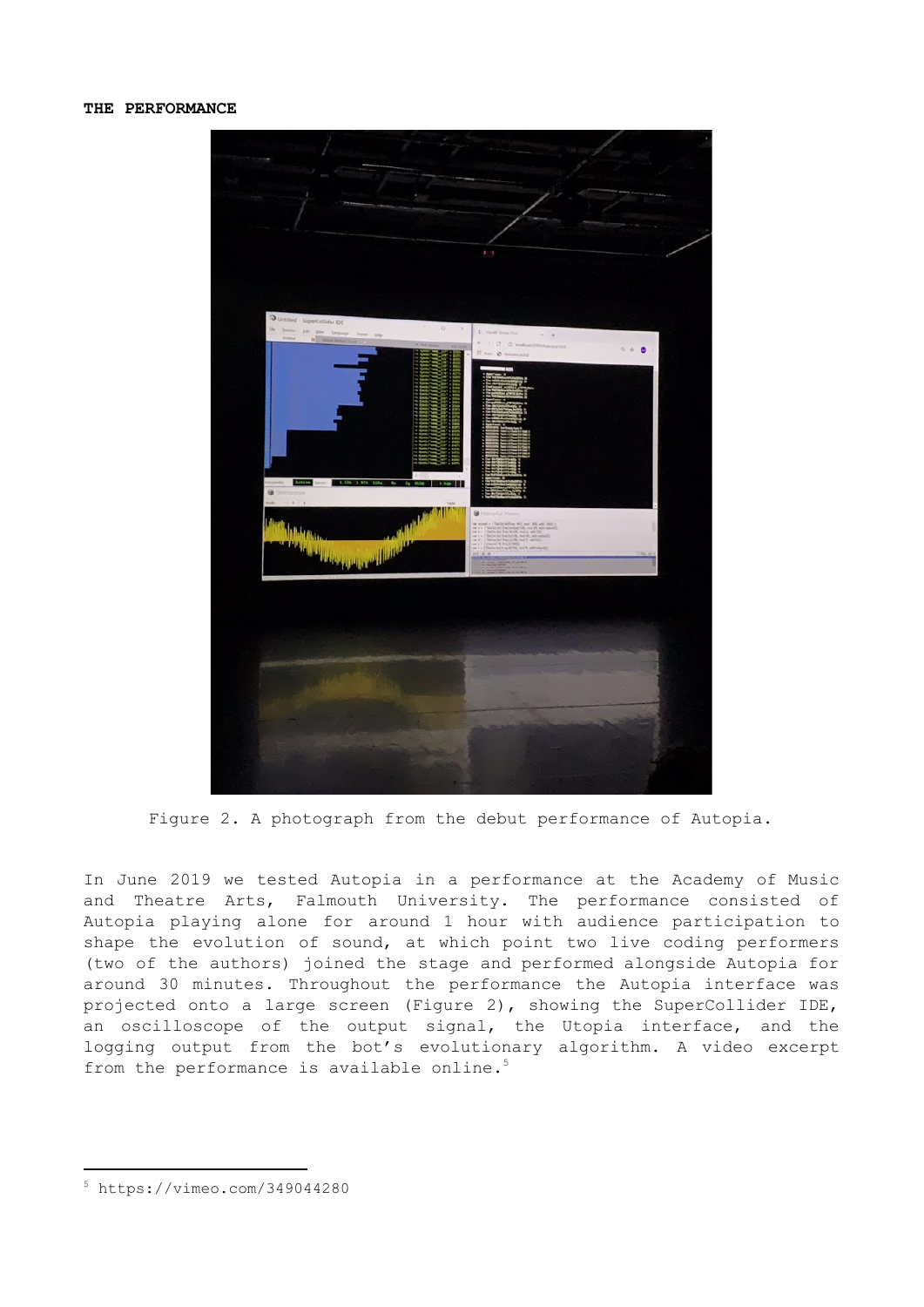#### **FUTURE WORK**

As noted above, currently the GP system is based on hand-coded templates (lines of SuperCollider code which have been extracted and marked up with variable placeholders by hand). Whilst the system can already generate a wide variety of sounds, it is limited by the selection of templates coded in. The next step is to allow the system to expand its library of templates as it runs. When other (human) performers execute code and it is shared through Utopia, the GP system will add the code to its own population, to introduce variety to the gene pool and allow Autopia to build upon what the other performers are doing.

The fitness evaluation in the GP system currently comes from audience participation. This does have some limitations, namely that the speed of evolution is limited to the speed at which the population members can be played to the audience, and sometimes (especially early in the evolutionary process) the sounds may be silence, unpleasant noise or otherwise undesirable.

We propose to evaluate the fitness of individuals in the population through a basic machine listening process: individuals will be run through a second instance of SuperCollider, and the system will perform a frequency analysis (i.e. Fourier transform) on the resulting audio output. This will be compared to a frequency analysis of the audio output being produced by the other performers. The more similarity in frequency characteristics between the two, the higher the fitness. As a first step this should at least weed out those population members which produce undesirable results (such as silence or white noise), though clearly the refinement of the fitness measure is a fruitful line of future work. Collins (2006) suggests a number of more sophisticated machine listening approaches which may prove useful, and provides a JavaScript library $^6$ implementing several of these techniques.

### **CONCLUSIONS**

Using AI in the context of live coding is relatively new and unexplored. The idea of AI collaborators has been well explored in Computational Creativity, including in musical contexts, however the process used by the AI can sometimes be opaque to observers and is almost certainly quite different to the process used by human performers. By combining AI with live coding we hope to overcome this — humans and bots are participating at the same level and in the same way (i.e. by manipulating code)  $$ bringing the human-AI ensemble closer to liveness. This also goes towards achieving the goal, set out by the Birmingham Laptop Ensemble (Booth and Gurevich) in their manifesto, of "integration, collaboration and the blurring of the distinctions between, composer-performer-collaborator in a democratic non-authoritarian ensemble" (BiLE).

The state of flow is clearly desirable in creative activities. The use of gamification can potentially be a powerful way of getting participants into this flow state, as well as the idea of voting borrowed from multiplayer games helping to facilitate the goals described above. The effect of introducing a bot performer on the human performers' flow state

<sup>6</sup> https://github.com/sicklincoln/MMLL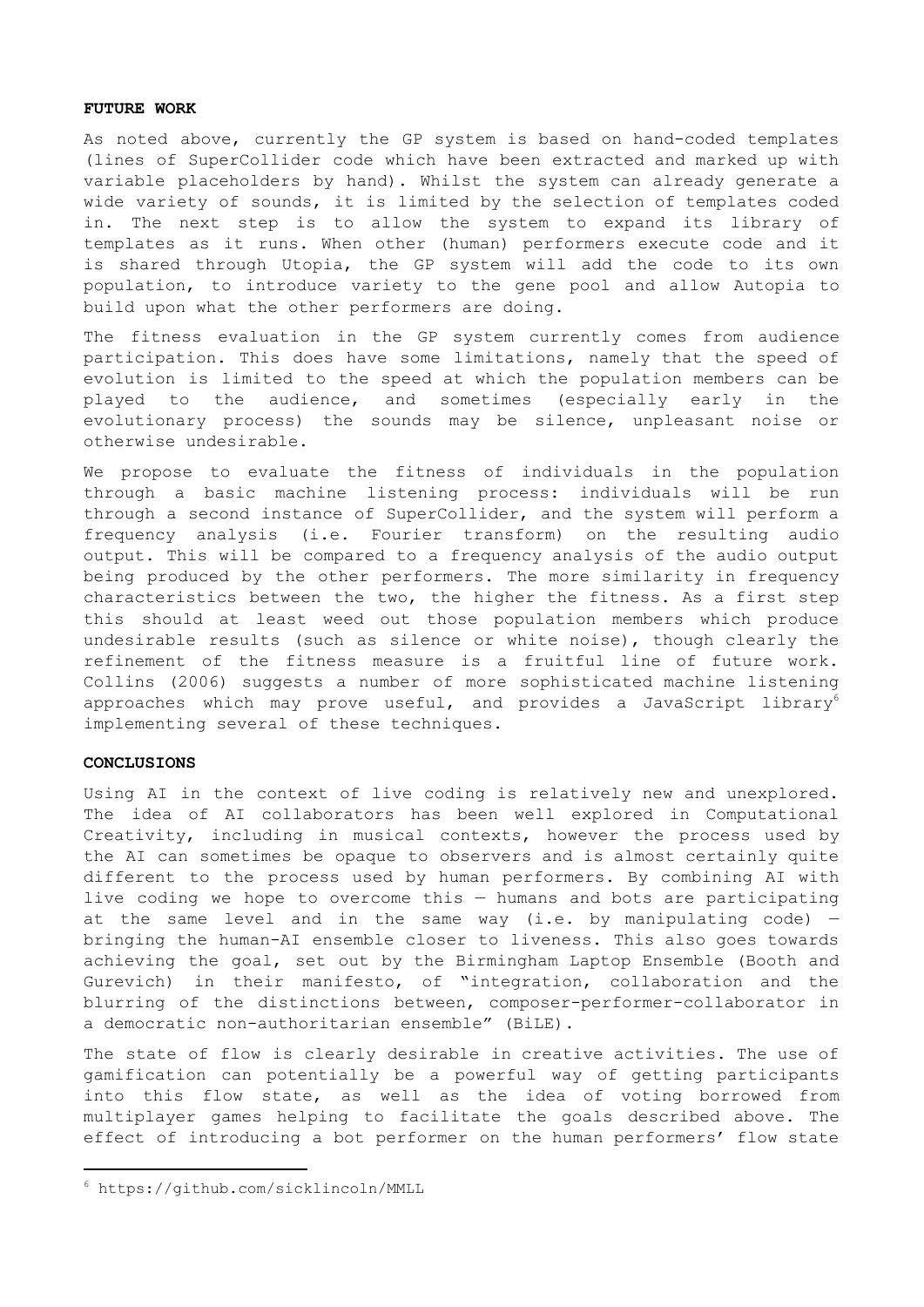is less easy to predict — our hope is that the bot will act as a "conversation partner" (Fiebrink and Caramiaux, 2018) and thus provide inspiration during a performance.

#### **REFERENCES**

Anonymous. Paper on Autopia. Workshop proceedings, 2019a.

Anonymous. Paper on template-based genetic programming. Workshop proceedings, 2019b.

BiLE. BiLE manifesto. https://bilensemble.wordpress.com/manifesto/.

Graham Booth and Michael Gurevich. Proceeding from performance: An ethnograpy of the Birmingham Laptop Ensemble.

Andy Clark and David J. Chalmers. The extended mind. Analysis, 58:7–19, 1998.

Nick Collins. Towards Autonomous Agents for Live Computer Music: Realtime Machine Listening and Interactive Music Systems. PhD thesis, University of Cambridge, 2006.

Nick Collins, Alex McLean, Julian Rohrhuber, and Adrian Ward. Live coding in laptop performance. Org. Sound, 8(3):321–330, December 2003. ISSN 1355-7718. doi: 10. 1017/S135577180300030X. URL http://dx.doi.org/10.1017/S135577180300030X.

Kate Compton and Michael Mateas. Casual creators. In Proceedings of the 6th International Conference on Computational Creativity, pages 228–235, 2015.

Mihaly Csikszentmihalyi. Creativity: Flow and the Psychology of Discovery and Invention. Harper Perennial Modern Classics. HarperCollins e-books, 2009. ISBN 9780061844034. URL https://books.google.co.uk/ books?id=aci\\_Ea4c6woC.

Rebecca Fiebrink and Baptiste Caramiaux. The machine learning algorithm as creative musical tool. In Roger T. Dean and Alex McLean, editors, The Oxford Handbook of Algorithmic Music. Oxford University Press, 2018. doi: 10.1093/oxfordhb/9780190226992.013.19.

Marius Kalinauskas. Gamification in fostering creativity. Social Technologies, 4:62–75, 10 2014. doi: 10.13165/ ST-14-4-1-05.

John R. Koza. Genetic Programming: On the Programming of Computers by Means of Natural Selection. MIT Press, Cambridge, MA, USA, 1992. ISBN  $0 - 262 - 11170 - 5$ .

Norah Lorway, Brenna Cantwell, and Edie Pearce. FIRENGINE: a new interface for gestural interaction in live laptop performances. In Proceedings of New Interfaces for Musical Expression (NIME), 2014.

Alex McLean and Geraint A. Wiggins. Live coding towards computational creativity. In Proceedings of the First International Conference on Computational Creativity, 2010.

Mark J. Nelson, Swen E. Gaudl, Simon Colton, and Sebastian Deterding. Curious users of casual creators. In Proceedings of FDG Workshop: